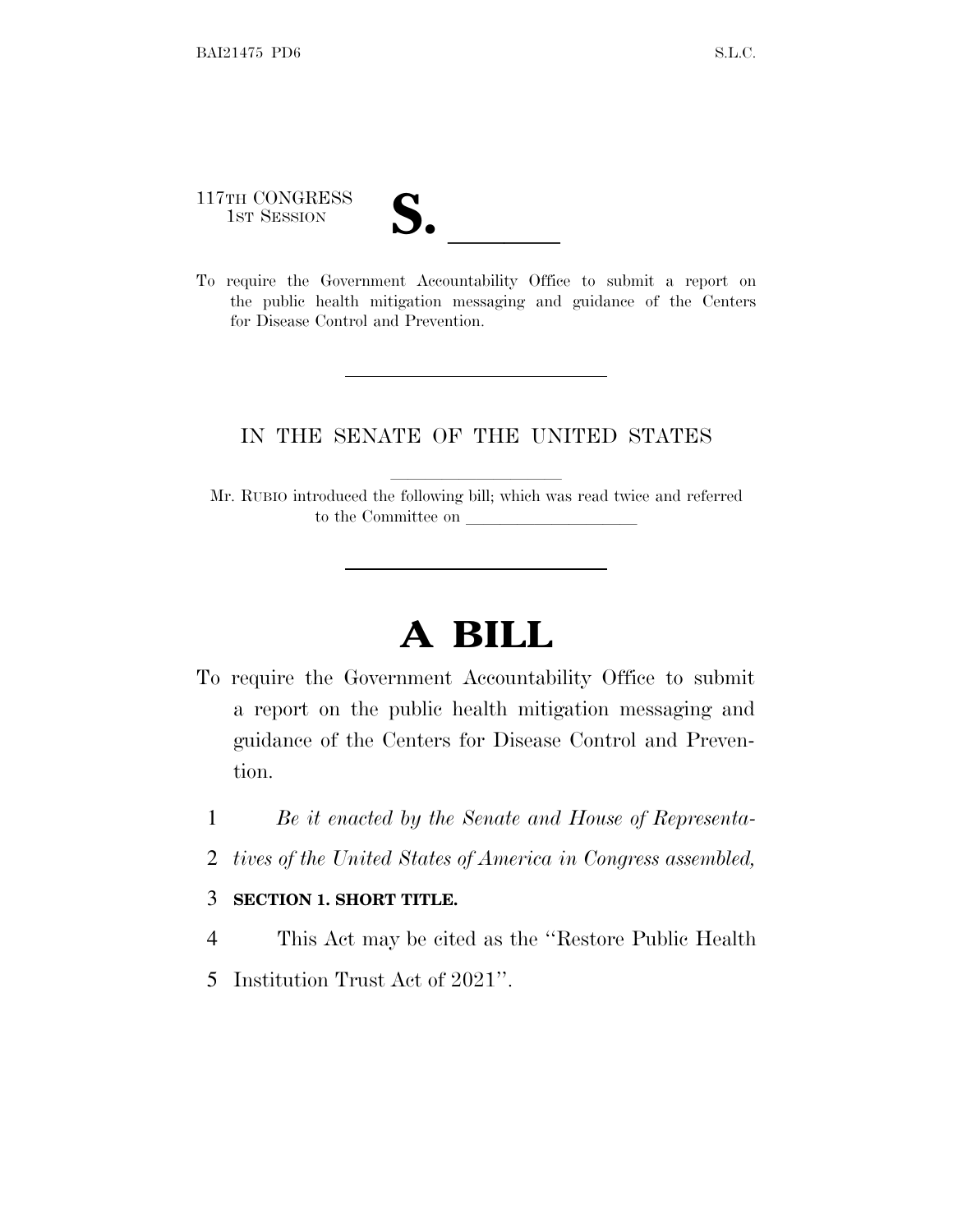|                | $\overline{2}$                                              |
|----------------|-------------------------------------------------------------|
| 1              | SEC. 2. REPORT ON CDC PUBLIC HEALTH MITIGATION MES-         |
| $\overline{2}$ | SAGING AND GUIDANCE.                                        |
| 3              | (a) IN GENERAL.—Not later than 120 days after the           |
| 4              | date of enactment of this Act, the Government Account-      |
| 5              | ability Office shall submit to the appropriate committees   |
| 6              | of Congress a report on the public health mitigation mes-   |
| 7              | saging, decision making, and guidance of the Centers for    |
| 8              | Disease Control and Prevention (referred to in this section |
| 9              | as the "CDC"). Such report shall—                           |
| 10             | $(1)$ consider—                                             |
| 11             | (A) the data being used by the CDC to                       |
| 12             | make recommendations;                                       |
| 13             | (B) the impact that inconsistent messaging                  |
| 14             | has had on—                                                 |
| 15             | (i) the level of trust Americans have                       |
| 16             | in the CDC; and                                             |
| 17             | (ii) the willingness of Americans to                        |
| 18             | follow CDC guidance, including with re-                     |
| 19             | spect to COVID-19 vaccine uptake; and                       |
| 20             | (C) the degree to which outside entities                    |
| 21             | (such as teachers unions) were in a position to             |
| 22             | impact recommendations made by the CDC;                     |
| 23             | and                                                         |
| 24             | $(2)$ contain recommendations to improve the ap-            |
| 25             | proach of the CDC relating to messaging, decision           |
|                |                                                             |

making, and the issuance of guidance in the future.